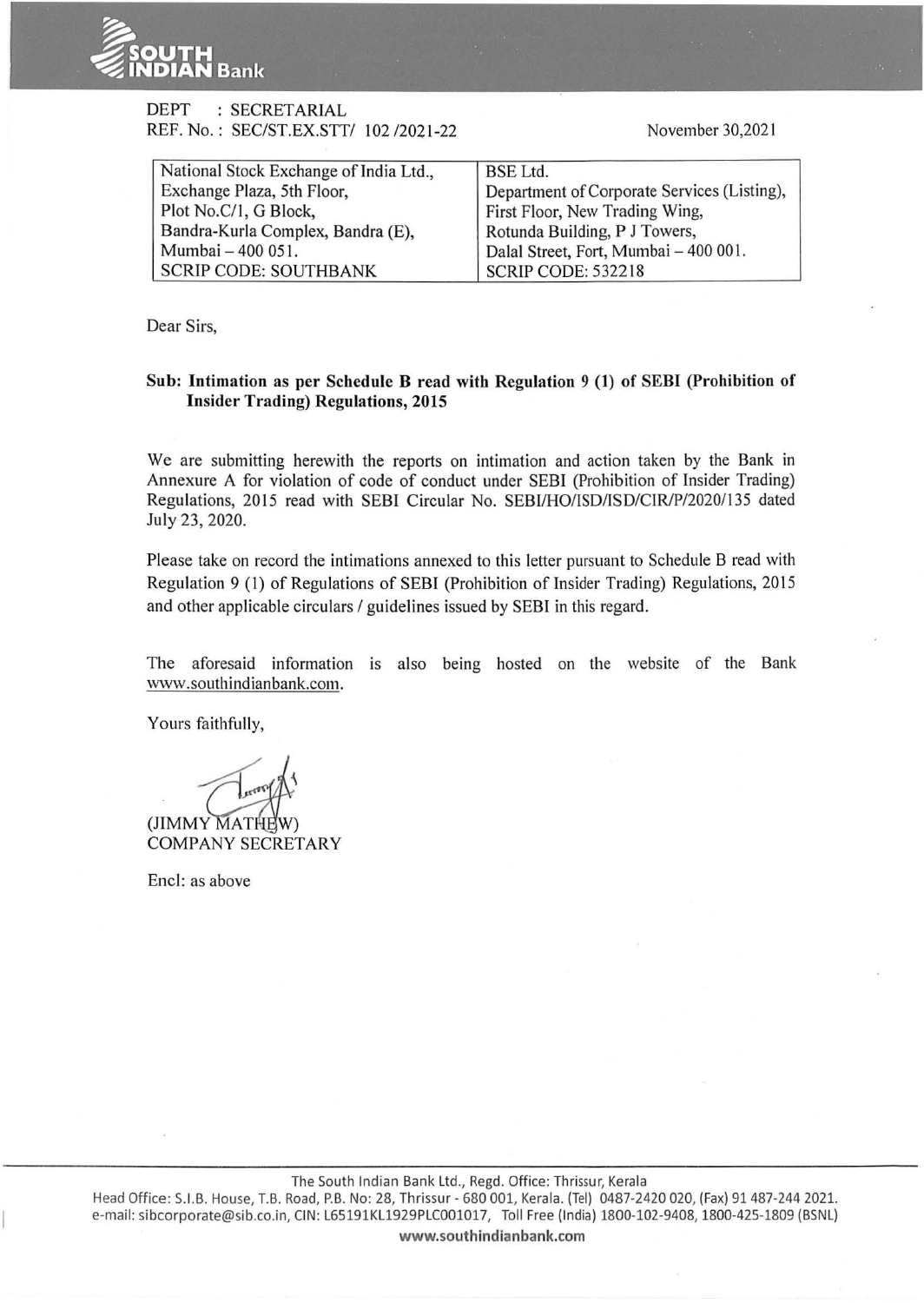Annexure A

## Report by The South Indian Bank Ltd

for violations related to Code of Conduct under SEBI (Prohibition of Insider Trading)

Regulations, 2015.

*[For listed company: Schedule Bread with Regulation 9 (1) of SEBI (Prohibition of Insider Trading) Regulations,* 

2015

| Sr<br>N <sub>0</sub> | <b>Particulars</b>                                                                                                                                              | <b>Details</b>                                                 |            |          |          |                      |
|----------------------|-----------------------------------------------------------------------------------------------------------------------------------------------------------------|----------------------------------------------------------------|------------|----------|----------|----------------------|
| $\mathbf{1}$         | Name of the listed company/<br>Intermediary/Fiduciary                                                                                                           | The South Indian Bank Ltd                                      |            |          |          |                      |
| $\overline{2}$       | Please tick appropriate checkbox<br>Reporting in capacity of:<br>□ Listed Company√<br>$\Box$ Intermediary<br>$\Box$ Fiduciary                                   | <b>Listed Company</b>                                          |            |          |          |                      |
| $\overline{3}$       | A. Details of Designated Person (DP)                                                                                                                            |                                                                |            |          |          |                      |
|                      | i. Name of the DP                                                                                                                                               | Mr. Kevin Albert                                               |            |          |          |                      |
|                      | ii. PAN of the DP                                                                                                                                               | DPIPK4527Q                                                     |            |          |          |                      |
|                      | iii. Designation of DP                                                                                                                                          | Manager (Scale II officer)                                     |            |          |          |                      |
|                      | iv. Functional Role of DP                                                                                                                                       | Manager (Scale II officer), Head Office, Thrissur              |            |          |          |                      |
|                      | v. Whether DP is Promoter or belongs to<br>Promoter Group                                                                                                       | No                                                             |            |          |          |                      |
|                      | B. If Reporting is for immediate relative of DP                                                                                                                 |                                                                |            |          |          |                      |
|                      | i. Name of the immediate relative of DP                                                                                                                         | <b>NA</b>                                                      |            |          |          |                      |
|                      | ii. PAN of the immediate relative of DP                                                                                                                         | NA                                                             |            |          |          |                      |
|                      | C. Details of transaction(s)                                                                                                                                    |                                                                |            |          |          |                      |
|                      | i. Name of the scrip                                                                                                                                            | The South Indian Bank Limited<br>(NSE: SOUTHBANK/ BSE: 532218) |            |          |          |                      |
|                      | ii. No of shares traded and value (Rs.)                                                                                                                         |                                                                |            |          |          |                      |
|                      | (Date-wise)                                                                                                                                                     | Nature                                                         | Date       | Quantity | Rate     | Transaction<br>value |
|                      |                                                                                                                                                                 | Purchase                                                       | 13.08.2021 | 3        | Rs.10.35 | Rs.31.05             |
|                      | D. In case value of trade(s) is more than Rs.10 lacs in a calendar quarter                                                                                      |                                                                |            |          |          |                      |
|                      | i. Date of intimation of trade(s) by<br>concerned DP/director/promoter/promoter<br>group to Company<br>under regulation<br>7 of SEBI (PIT)<br>Regulations, 2015 | <b>NA</b>                                                      |            |          |          |                      |
|                      | ii. Date of intimation of trade(s) by<br>Company to stock exchanges under<br>regulation 7 of SEBI (PIT)<br>Regulations, 2015                                    | <b>NA</b>                                                      |            |          |          |                      |